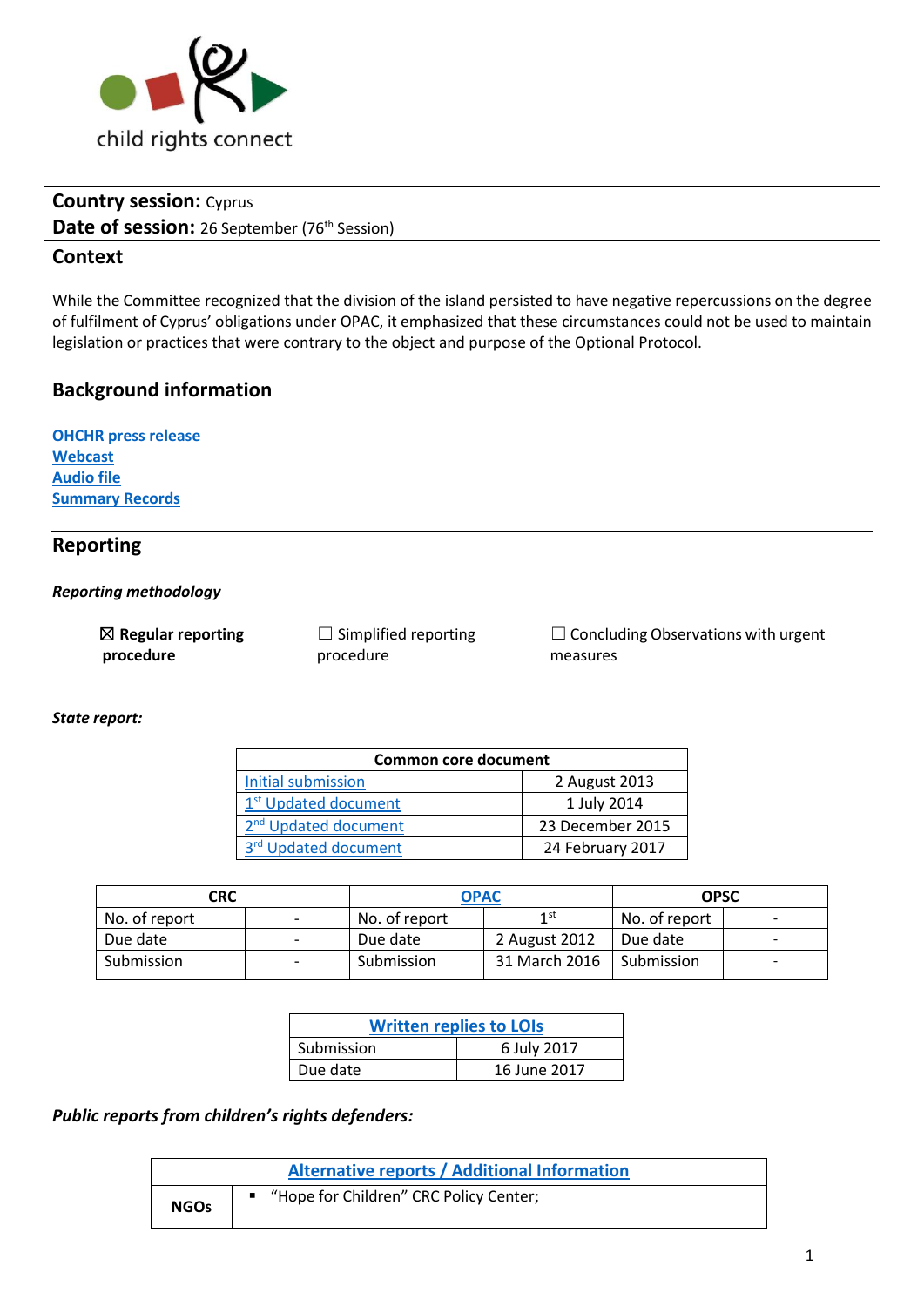

|              |              | Future Worlds Center;                                  |
|--------------|--------------|--------------------------------------------------------|
|              |              | Human Rights Watch.                                    |
|              | <b>NHRIS</b> | ■ Commissioner for the Protection of Children's Rights |
| <b>State</b> |              |                                                        |

# **delegation**

High-level and multisectoral delegation led by the Permanent Secretary of the Ministry of Defence, Mr. Christos Malikkides. He was supported by other representatives of the Ministry of Defence as well representatives of the Permanent Mission of Cyprus in Geneva and the Ministry of Labour, Welfare and Social Insurance.

See the list of State delegation representative[s here.](http://tbinternet.ohchr.org/_layouts/treatybodyexternal/Download.aspx?symbolno=INT%2fCRC-OP-AC%2fLOP%2fCYP%2f28998&Lang=en)

# **Committee's Task Force members**

| Country |
|---------|
| Spain   |
|         |

### **Dialogue description**

#### i. Character of the dialogue

The Committee found the dialogue honest and cooperative. The answers of the State to the Committee's questions were detailed and the delegation was open to discuss about political and practical obstacles in implementing the Optional Protocol.

#### ii. General assessment made by the Committee

The Committee appreciated the efforts made by the State but regretted the negative consequences that the invasion of the country in 1974 has had on children. Committee members stressed that these circumstances could not be used as a justification for not fully applying the Optional Protocol and that they wished to see changes made as soon as possible.

#### iii. Main issues discussed:

- **Declaration/reservation with regards to Articles 1 and 2 of the Protocol:** The Committee was highly concerned about the declaration made upon the ratification of OPAC, which allows for the compulsory conscription of persons under the age of 18 years into the armed forces and to deploy them in areas where hostilities may take place. The Committee explained that Articles 1 and 2 constitute the backbone of the Protocol. As such, this declaration, which *de facto* amounted to a reservation, could be considered to be contrary to the *raisons d'être* of the treaty. Committee members urged the State to withdraw the said reservations. The delegation replied that the reservation was necessary due to national security reasons. It explained that while it was the strong will of the State to fully comply with the Optional Protocol, the political instability and problems in the country hindered the State from bringing domestic legislation in line with the provisions in the Protocol.
- **Extraterritorial jurisdiction and extradition:** The Committee inquired whether extraterritorial jurisdiction could be exercised for all crimes under the Optional Protocol without exception and whether bilateral extradition treaties covered all offences enshrined in the Protocol, including the recruitment and use of children in hostilities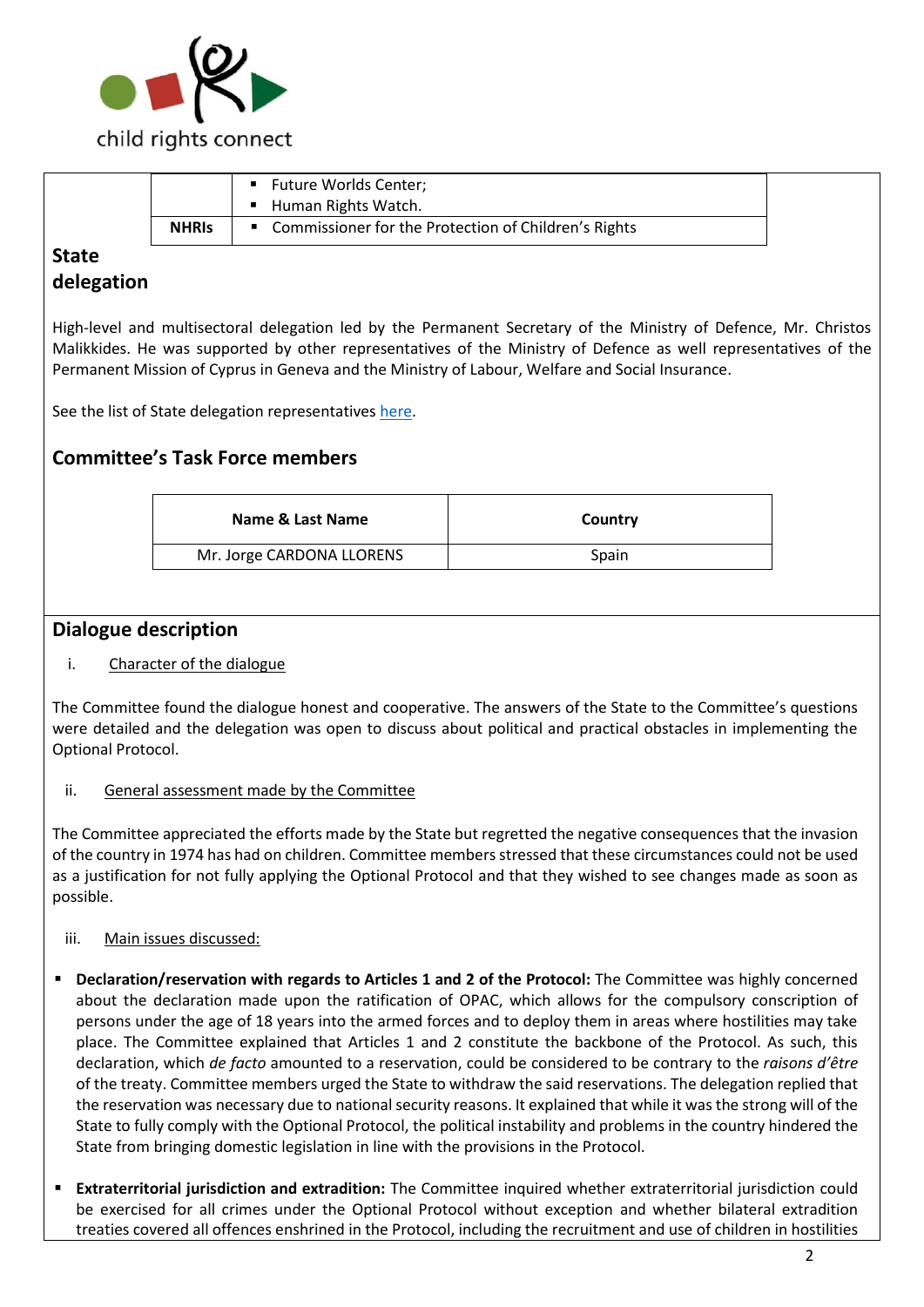

by non-State armed groups. The delegation referred to the replies of Cyprus to the list of issues paras. 51-55 and the State party report paras. 119 and 121, and further said that any expansion of existing bilateral extradition treaties would require negotiations with the States concerned.

**Migrant, asylum-seeking, and refugee children:** The Committee inquired whether there were any specific protocols in place to enable the State to detect children who potentially had been recruited and/or used in hostilities in a foreign country. Committee members asked how these children were assisted and treated, and if there were any measures in place to ensure their rehabilitation. The Committee also expressed its concerns about children who were detained in the context of migration. The delegation replied that the Ministry of Labour, Welfare and Social Insurance were responsible for ensuring the protection and welfare of all children in the country, including migrant children and asylum-seeking children. It held that a national coordination plan had been put in place to ensure that all relevant services worked together with a view to provide rehabilitation, health care and support. Individual assessments had been carried out and once it was detected that a child had been involved in armed conflict, this child received assistance, including free psychological and psychiatric support, based on a multidisciplinary approach and on the best interest of the child. The delegation stressed that the State attempted to apply alternative measures to detention, and that it was prohibited to place unaccompanied minors in detention.

## **Recommendations of the Committee**

In it[s Concluding Observations,](http://tbinternet.ohchr.org/_layouts/treatybodyexternal/Download.aspx?symbolno=CRC%2fC%2fOPAC%2fCYP%2fCO%2f1&Lang=en) the Committee recommended*, inter alia*:

- **Declarations/Reservations:** The Committee urged the State to withdraw the declaration, amounting to a reservation, to articles 1 and 2 since it was against the object and purpose of the Optional Protocol.
- **Example 1** Legislation, including criminal legislation: In order to comply with the object and purpose of the Optional Protocol, the Committee urged the State to review and amend its National Guard law to allow compulsory recruitment solely if the person in question has reached 18 years of age on the date of recruitment. The State should further prohibit and explicitly criminalize the recruitment and use of children under the age of 18 in hostilities in the armed forces, non-State armed groups and in private military and security companies.
- **EX Compulsory recruitment:** The Committee urged the State to end its practice of compulsory recruitment of children below 18 years of age and to take all necessary measures to prevent members of the armed forces who have not yet turned 18 years of age from taking direct part in hostilities in all circumstances.
- **Extraterritorial jurisdiction and extradition**: The Committee recommended the State to establish extraterritorial jurisdiction over offences laid down in the Optional Protocol, including the conscription or enlistment of children into the armed forces or armed groups or their use to participate actively in hostilities, when such offences are perpetrated by or against a national of Cyprus or a person who has a close link to the country. The State should also take all necessary measures to ensure that extradition agreements encompass all offences under the Optional Protocol, and eliminate the requirement of dual criminality for both extraterritorial jurisdiction and extradition cases.
- **Children subjected to the Military Justice System:** The Committee recommended the State to ensure that children in the armed forced who have not yet reached 18 years of age and who are suspected of committing and/or having committed offence are not subject to the Military Code, irrespective of the nature of the committed crime.
- **Measures to protect the rights of migrant, asylum-seeking and refugee children**: The Committee urged the State to establish an effective mechanism for early detection of all migrant, asylum-seeking and refugee